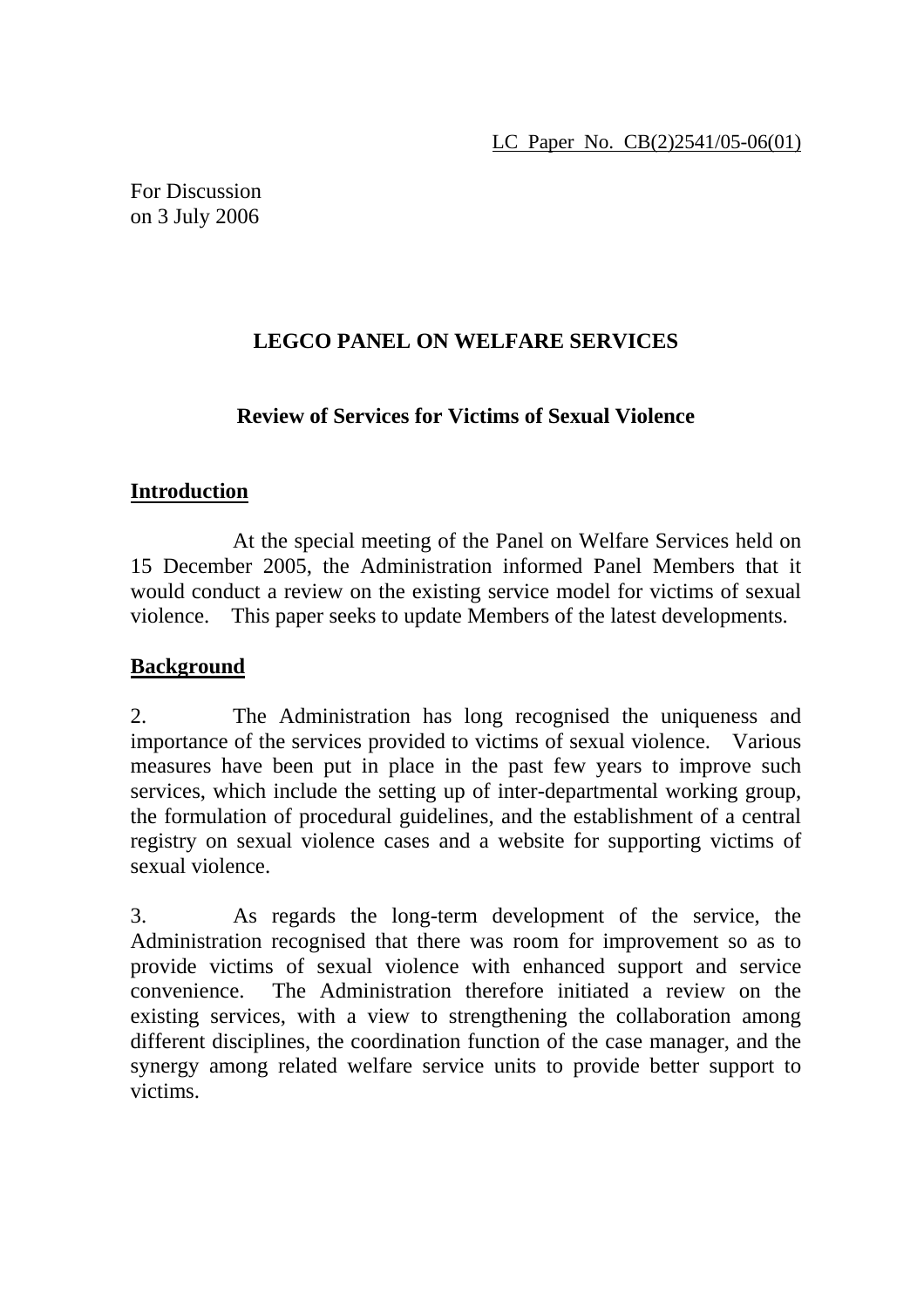### **Latest Developments**

4. During the past six months, the Health, Welfare and Food Bureau (HWFB) and the Social Welfare Department (SWD), in collaboration with the Hospital Authority (HA), the Police and the Forensic Pathology Service of the Department of Health (DH), have reviewed the existing mode of service provision and service coordination among departments concerned. A new service model has been proposed.

5. In line with established practice, the Administration would consult the Social Welfare Advisory Committee (SWAC) on the proposed new service model on 22 June 2006 before finalising the proposal. In view of LegCo Members' concern over this subject matter and the fact that the LegCo Panel on Welfare Services has scheduled a special meeting on 3 July 2006 to discuss this, we attach herewith a discussion paper entitled "Review of Service for Victims of Sexual Violence" prepared for the SWAC for Members' advance information. Subject to the deliberation and advice by the SWAC at its meeting on 22 June 2006, we shall refine the proposal as necessary and report any further changes to LegCo Members at the special meeting of the Panel to be held on 3 July 2006.

Health, Welfare and Food Bureau/ Social Welfare Department June 2006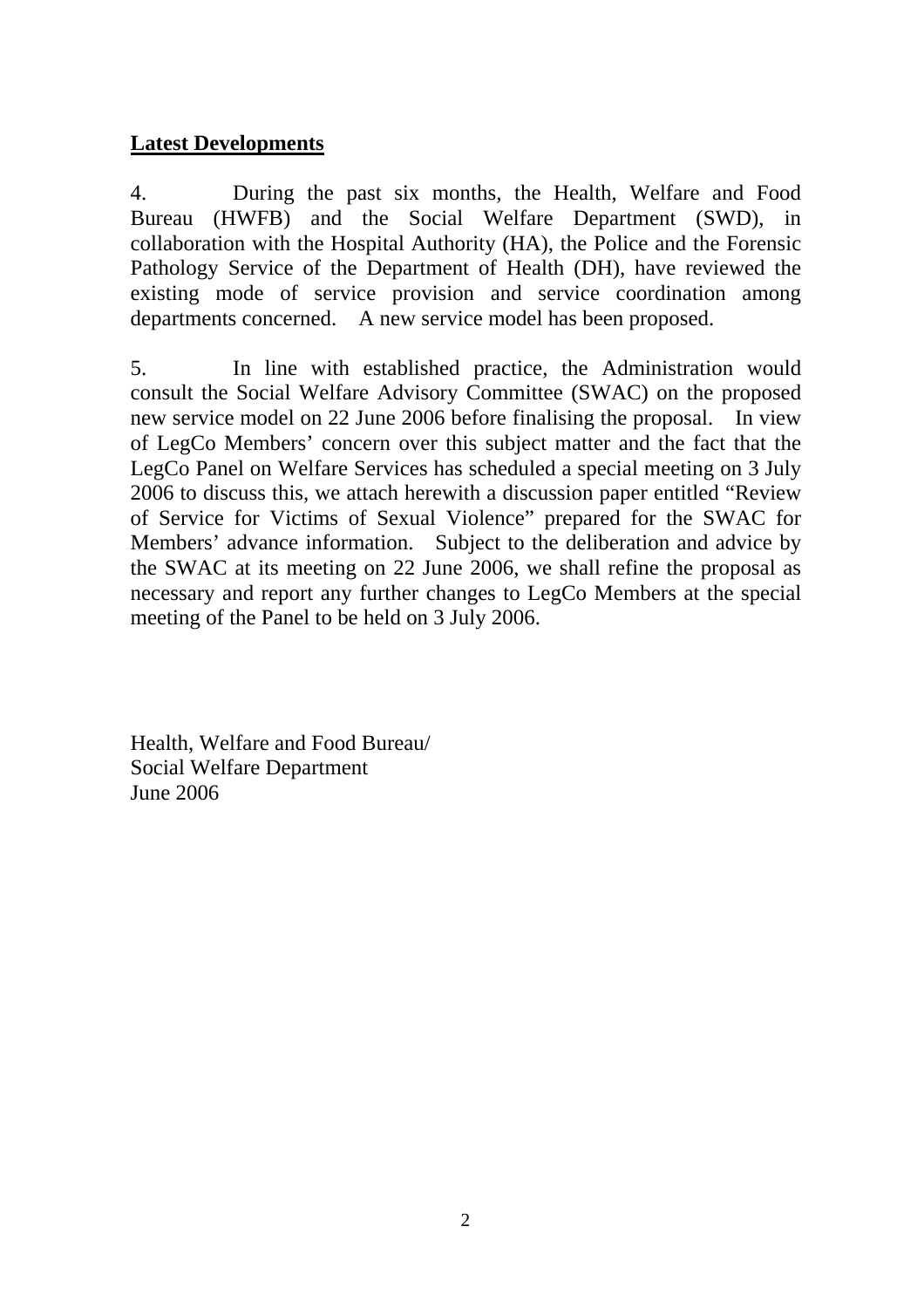### **Review of Services for Victims of Sexual Violence**

## **INTRODUCTION**

 This paper gives an account of the Administration's review of the service for victims of sexual violence and the proposed new service model.

## **BACKGROUND**

2. The Administration has long attached importance to the service need of victims of sexual violence. Various measures have been put in place to improve such services, which include the setting up of the Working Group on Sexual Violence in 2000 (which was amalgamated with the Working Group on Battered Spouse to form the Working Group on Combating Violence in 2001), the formulation of the "Procedural Guidelines for Handling Sexual Violence Cases" (the Guidelines) in 2002, and the establishment of a central registry on sexual violence cases and a website for supporting victims of sexual violence in 2003.

3. All along, the Integrated Family Service Centres (IFSCs) (formerly known as the Family Services Centres), the Family and Child Protective Services Units (FCPSUs) and the Medical Social Services Units (MSSUs) are the major casework units responsible for handling such cases. To reduce a victim's trauma of repeating unpleasant experience to different parties throughout the helping process, a case manager approach has been adopted with a view to co-ordinating services provided by different professionals since formulation of the Guidelines in 2002.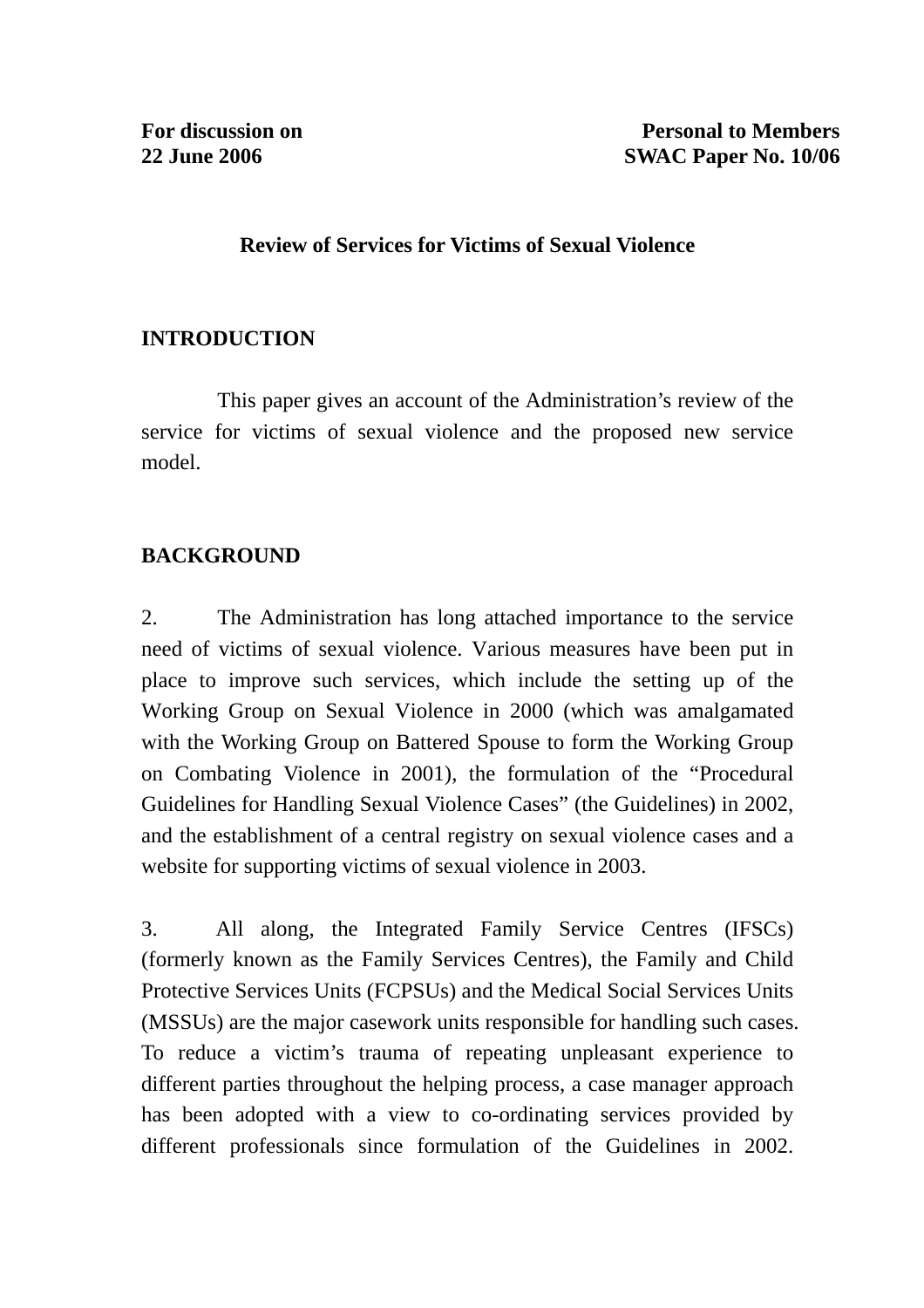Under most circumstances, a social worker would take up the role of a case manager.

4. Apart from these subvented services, there are also pilot projects funded by other sources providing support to victims of sexual violence. For example, in 2000, with funding support from the Hong Kong Jockey Club Charities Trust (HKJCCT), a pilot project named Sexual Violence Crisis Centre (the Rainlily) was set up by the Association Concerning Sexual Violence Against Women (the Association). Based in Kwong Wah Hospital, the Rainlily cooperates with this hospital to provide a series of services to female victims of sexual violence, which include hotline, 24-hour crisis intervention, arrangement of police interview and forensic examination, medical service support, counselling, escort, survivors' support group, volunteer training and publicity. The funding support from the HKJCCT expired in December 2005 but the Association has obtained alternative funding support from the Community Chest which will last till March 2007.

5. The subject of 'services for victims of sexual violence' was discussed twice in the LegCo Panel on Welfare Services in November and December 2005 respectively. Two motions requesting the Government to provide regular subvention to the Association to continue the services of Rainlily were passed. In deciding whether subvention should be provided, we had to consider the Government's financial situation, service need, existence of similar service, effectiveness of the service-in-question, the availability of alternative funding, its relationship with other related services and the policy of open bidding for new subvented service. After careful consideration, we decided not to provide recurrent funding to Rainlily. But we agreed to review the mode of service provision for sexual violence cases with a view to further improving the services through enhancing service accessibility, the specialization and coordination function of the case manager, the collaboration among different disciplines and the synergy among related welfare service units.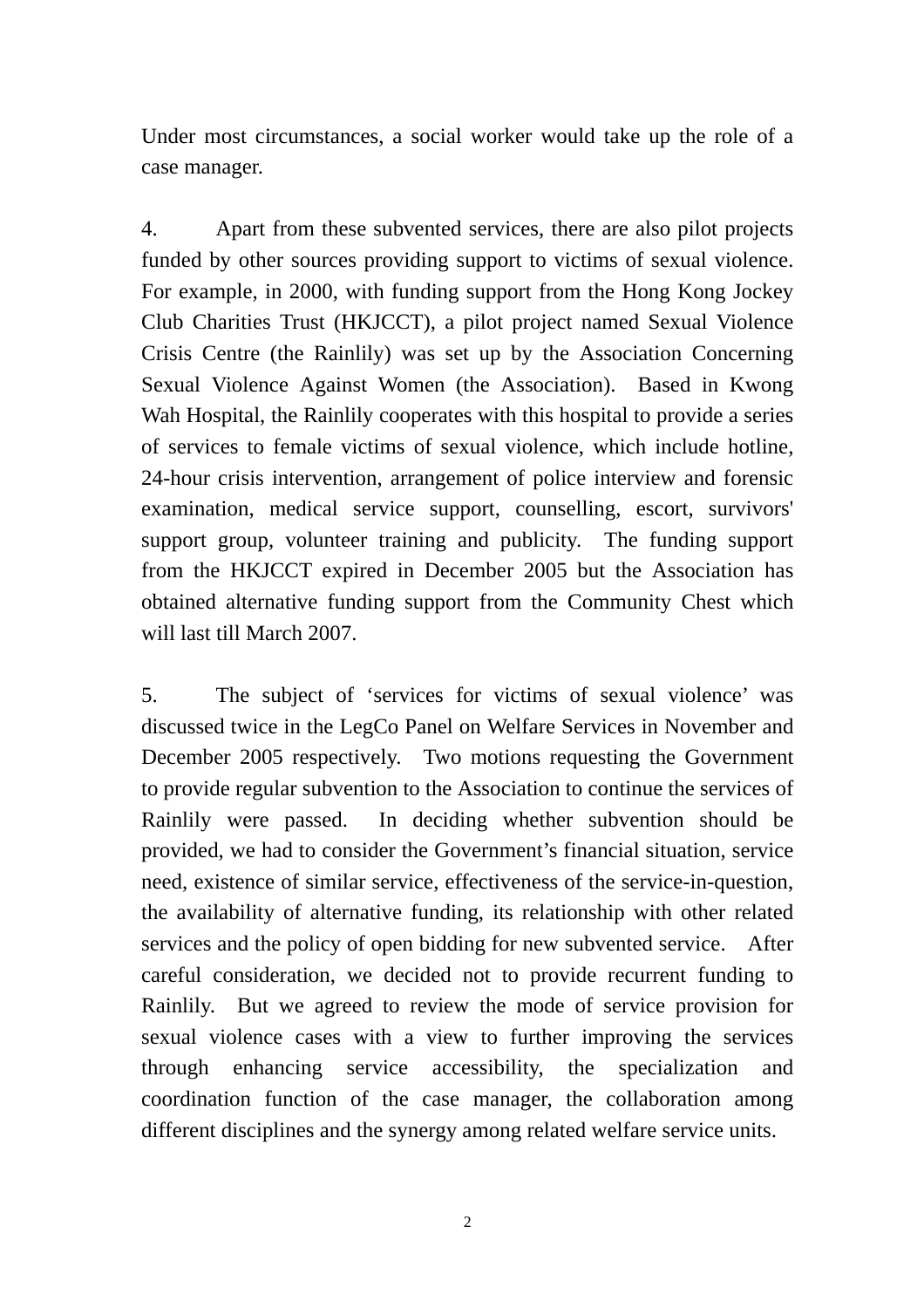### **REVIEW OF THE SERVICE MODE**

6. During the past six months, the Health, Welfare and Food Bureau (HWFB) and the Social Welfare Department (SWD) have critically examined the existing mode of service provision and service coordination among departments concerned together with the Hospital Authority (HA), the Police and the Forensic Pathology Service of the Department of Health (DH), having regard to the experience of Rainlily and based on the following basic principles:

- i. timely, professional and specialized services should be available to victims of both sexes and their family members on a 24-hour basis ;
- ii. there should be an easy contact point, and services provided should be easily accessible to victims who may come from different locations of the whole territory;
- iii. the need for victims to undergo different procedures and to repeat the incidents should be minimized through better service coordination ;
- iv. continuous support and after-care services to the victim after the crisis should be available; and
- v. synergy among related welfare service units concerned should be achieved.

The review comes up with improvement measures detailed below.

# **Arrangement within SWD to provide an extensive network of support by a pool of specialized social workers**

7. Having considered that victims of sexual violence are usually in a desperate crisis state hence in need of immediate crisis intervention service, and they may be subject to further disturbance if they are required to travel a long way for the necessary services or to transfer between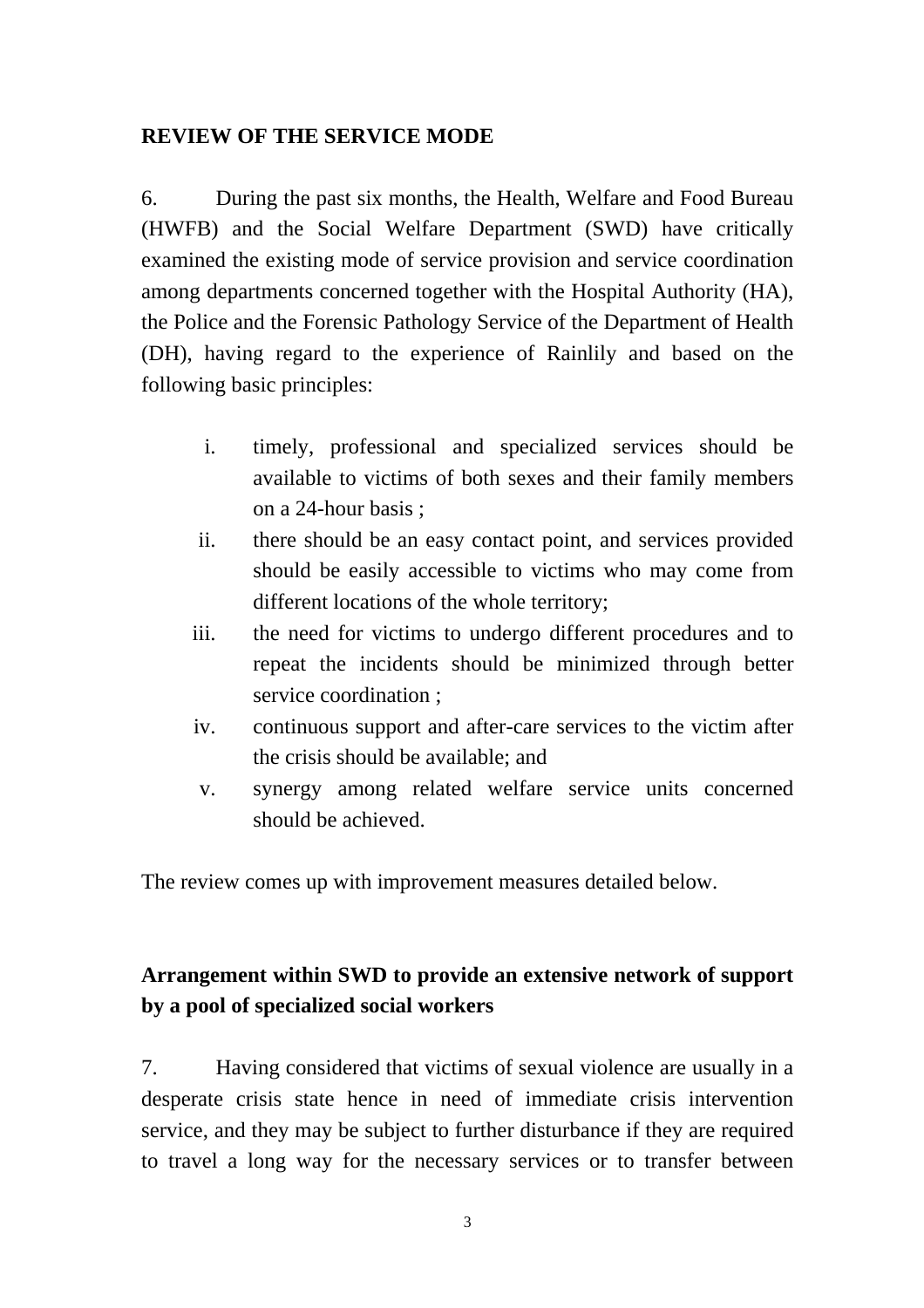hospitals, it is important to make services accessible and convenient to them. In this connection, we will make use of SWD's extensive network of IFSCs / FCPSUs / MSSUs spread through its 12 districts as service contact points, particularly those in the same vicinity of the hospitals concerned.

8. However, it is recognized that in dealing with sexual violence cases, the social workers concerned need to have more specialized knowledge and skills in dealing with the traumatic experience of the victims and in working with other related professionals. Therefore, SWD will designate a specialized pool of social workers from its extensive network of service units to handle sexual violence cases. The pool will comprise about 2-5 social workers from each of the 12 districts. They will be given special training to facilitate them to take on such duties. The training content will include crisis intervention skills, counselling, healing tasks and coping skills for victims and survivors of sexual violence, collaboration with different disciplines, etc. On the other hand, those non-designated social workers will also be given general training and they will give back up support to the designated workers.

# **Arrangement of HA to provide a network of immediate medical support and after care medical service**

9. As victims of sexual violence may need medical service, support from hospitals is very important. Of the same reason as stated in paragraph 7 above, immediate medical services at the hospital attended by victim should be available. Therefore, for accessibility and convenience sake, **all** HA hospitals with Accident and Emergency Department (AED) will provide immediate medical services (i.e. medical examination and treatment, emergency contraception, and screening test for Hepatitis B) to victims of sexual violence as may be required.

10. As for medical after-care services, in order to enhance service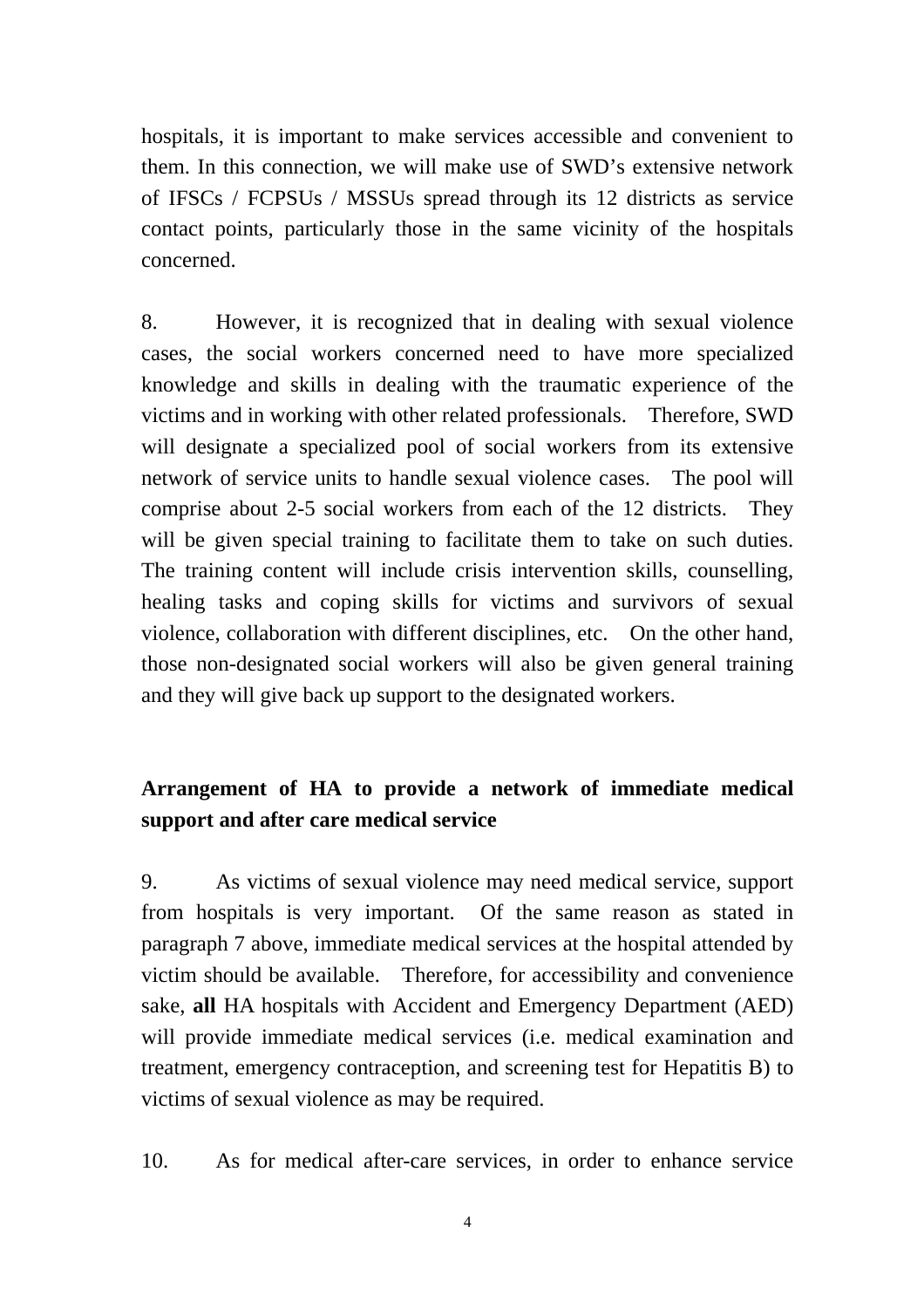convenience and reduce the need for victims to approach different clinics and repeat the incidents, HA will designate the following clinics/departments to provide 6-month after-care services for victims of sexual violence. Services will include screening of sexually transmitted diseases, AIDS, and other medical treatment as may be required :

| <b>Cluster</b> | <b>Hospitals with AED</b><br>within the Cluster                                                                                                                                                | <b>Designated Clinic /</b><br><b>Department providing</b><br>medical after-care service |
|----------------|------------------------------------------------------------------------------------------------------------------------------------------------------------------------------------------------|-----------------------------------------------------------------------------------------|
| <b>HK</b>      | Pamela Youde Nethersole<br>Eastern Hospital,<br>Queen Mary Hospital,<br>Ruttonjee Hospital<br>St John Hospital                                                                                 | Gynaecology Clinic /<br>Pamela Youde Nethersole<br>Eastern Hospital                     |
| Kln            | Kwong Wah Hospital,<br>United Christian Hospital,<br>Queen Elizabeth Hospital,<br>Princess Margaret Hospital,<br><b>Caritas Medical Centre,</b><br>Yan Chai Hospital<br>Tseung Kwan O Hospital | Gynaecology Clinic /<br>Queen Elizabeth Hospital                                        |
| <b>NTE</b>     | Prince of Wales Hospital,<br>North District Hospital<br>Alice Ho Miu Ling<br>Nethersole Hospital                                                                                               | <b>Family Medicine Specialist</b><br>Clinic / Prince of Wales<br>Hospital               |
| <b>NTW</b>     | Tuen Mun Hospital                                                                                                                                                                              | <b>Family Medicine Specialist</b><br>Clinic / Tuen Mun Hospital                         |

11. To further enhance the interfacing and cooperation with social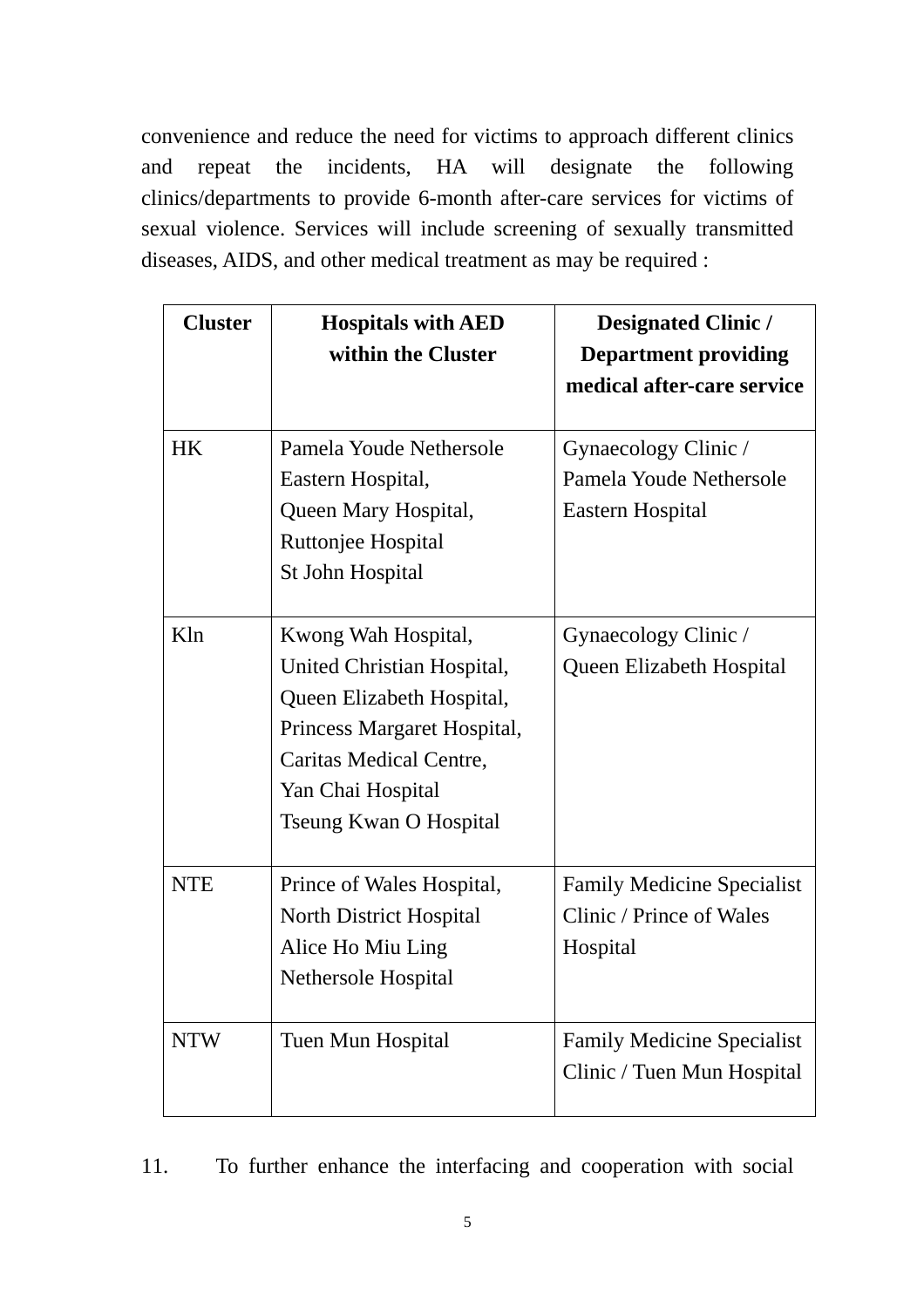workers, HA will also provide a list of contact numbers of the AEDs and designated clinics/departments to social workers who can make pre-attendance calls to the AEDs for appointment, and arrange follow-up appointments at the designated clinics/departments for after-care services. In case victims first visit AEDs on their own, the AEDs concerned can also refer the case to the social workers for immediate follow-up through the designated hotline.

12. For cases that do not require immediate medical examination and treatment at AED, the designated clinics/departments can still provide after-care services to victims referred by medical practitioners if such services are needed.

# **Arrangement of the Police and Forensic Pathology Service of the Department of Health (DH)**

13. Apart from hospitals, social workers will also work closely with the Police and forensic pathologists of DH in providing services to victims of sexual violence. Police will also provide a list of the contact persons concerned to facilitate social workers to report sexual violence cases and request for immediate assistance. Upon receipt of a report, the Police will liaise with the duty forensic pathologist to make the necessary case specific arrangement for forensic medical examination of the victim. After forensic examination, forensic pathologists will be available to advise on the need of after-care services for victims and will work with the Police and social workers to make referrals when necessary. The AEDs will make suitable arrangement for forensic pathologist to conduct forensic examination and for the police to take statement in case the situation so warrants taking into account the need to protect the privacy of the victims.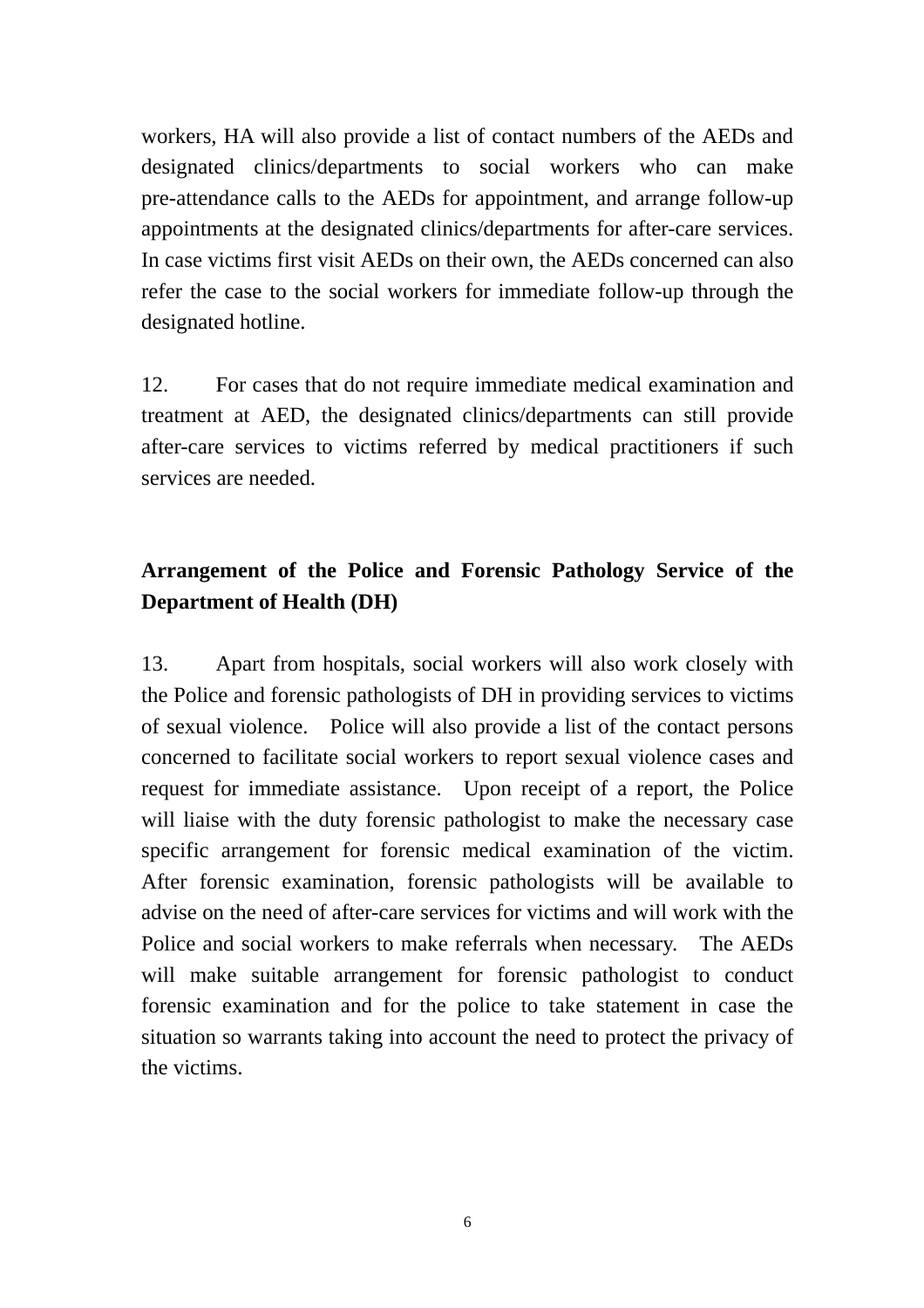# **A New Multi-purpose Crisis Intervention and Support Centre to be operated by an NGO through Open Bidding**

14. With support from the Lotteries Fund, a non-governmental organisation (NGO) will be selected through open bidding to operate a new Multi-purpose Crisis Intervention and Support Centre with provision of round-the-clock services in a newly identified set of premises in the New Territories West, where there are more cases of family crisis and domestic violence and hence a greater need for time-out facilities. This centre will provide support to victims of sexual violence through coordination with the service units of SWD and other departments concerned, as well as provision of direct services such as a 24-hour hotline to the public and professionals, short-term accommodation, outreaching and crisis intervention services after normal office hours, and case consultation service etc. On top of the service for victims of sexual violence, the centre will also provide services for other cases of family crisis and domestic violence to complement the services provided by IFSCs / FCPSUs / MSSUs, as well as other crisis services. SWD will invite interested NGOs to make brief proposals on the service components and mode of operation through a letter of intent, based on which a detailed service specification will be formulated and detailed proposals from NGOs invited.

### **Service Components of the New Service Mode**

15. Summing up the above arrangements, the new service model will comprise the following components:

# *i. 24-hour hotline service relating to support for victims of sexual violence*

To be provided by a selected NGO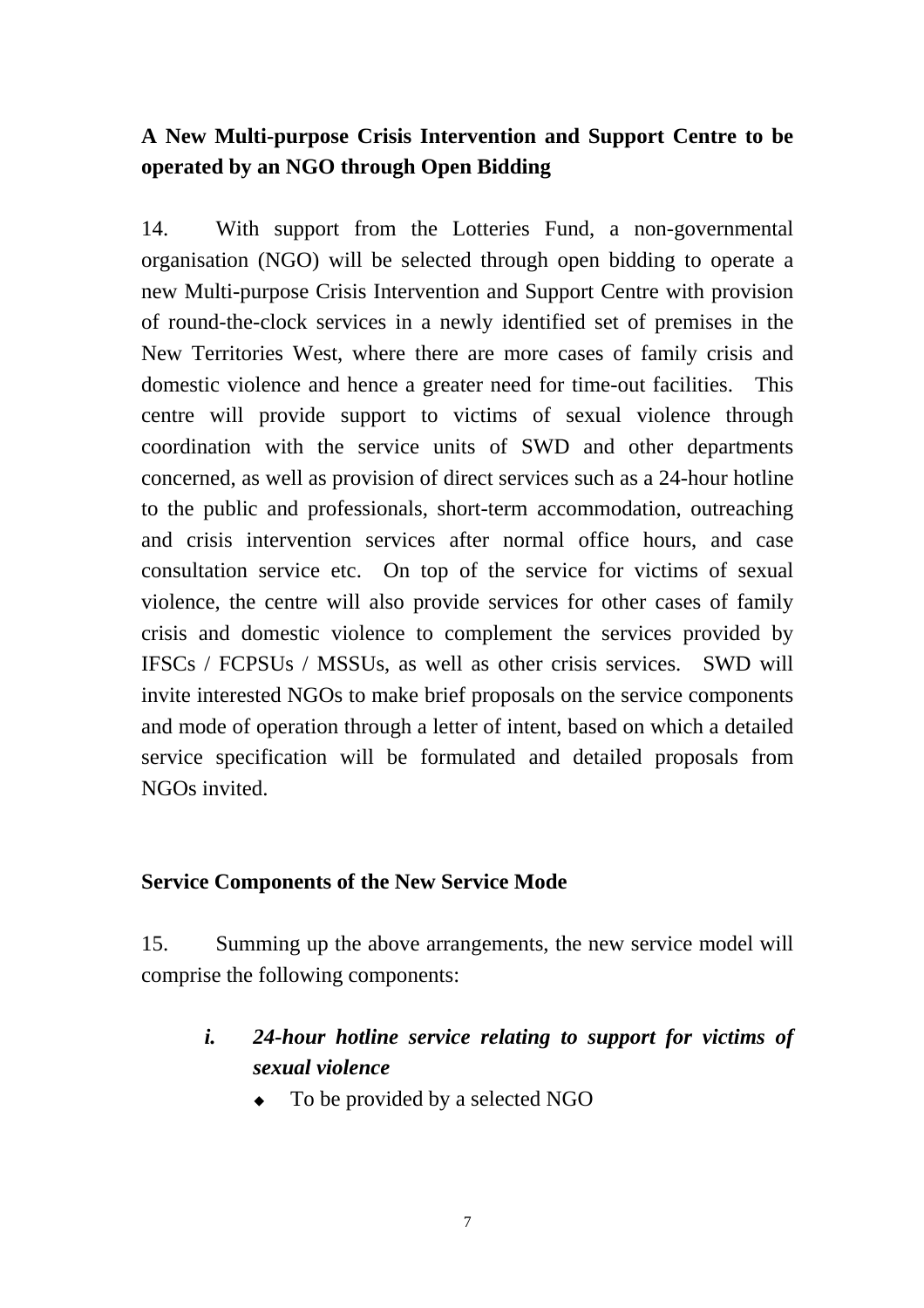## *ii. 24-hour outreaching service for sexual violence crisis cases*

! To be provided by the designated social workers of SWD during office hours and by the designated social workers of the selected NGO outside office hours.

#### *iii. Case management for sexual violence cases*

- Designated social workers will act as case manager to provide / coordinate services such as emotional support, counselling, report to police, medical treatment, forensic examination etc. They will also escort / accompany the victims to go through all necessary procedures.
- ! To ensure continuity of service, the same designated social worker will follow through the case and provide / coordinate follow-up services including on-going counselling, medical after care service, referral for clinical psychological service, legal aid service, housing assistance and support groups, and also assistance to the victims in facing court proceedings as may be required.

#### *iv. Short-term accommodation service*

! To be available in the new Multi-purpose Crisis Intervention and Support Centre as well as other similar facilities in existence, in case the victim is in an acute crisis state and for other reasons not suitable to return to home, e.g. the sexual violence incident took place at home.

#### *v. Medical support by HA to sexual violence cases*

- Immediate medical services in all HA hospitals with AED
- ! 6-month after-care services in 4 designated clinics/departments of HA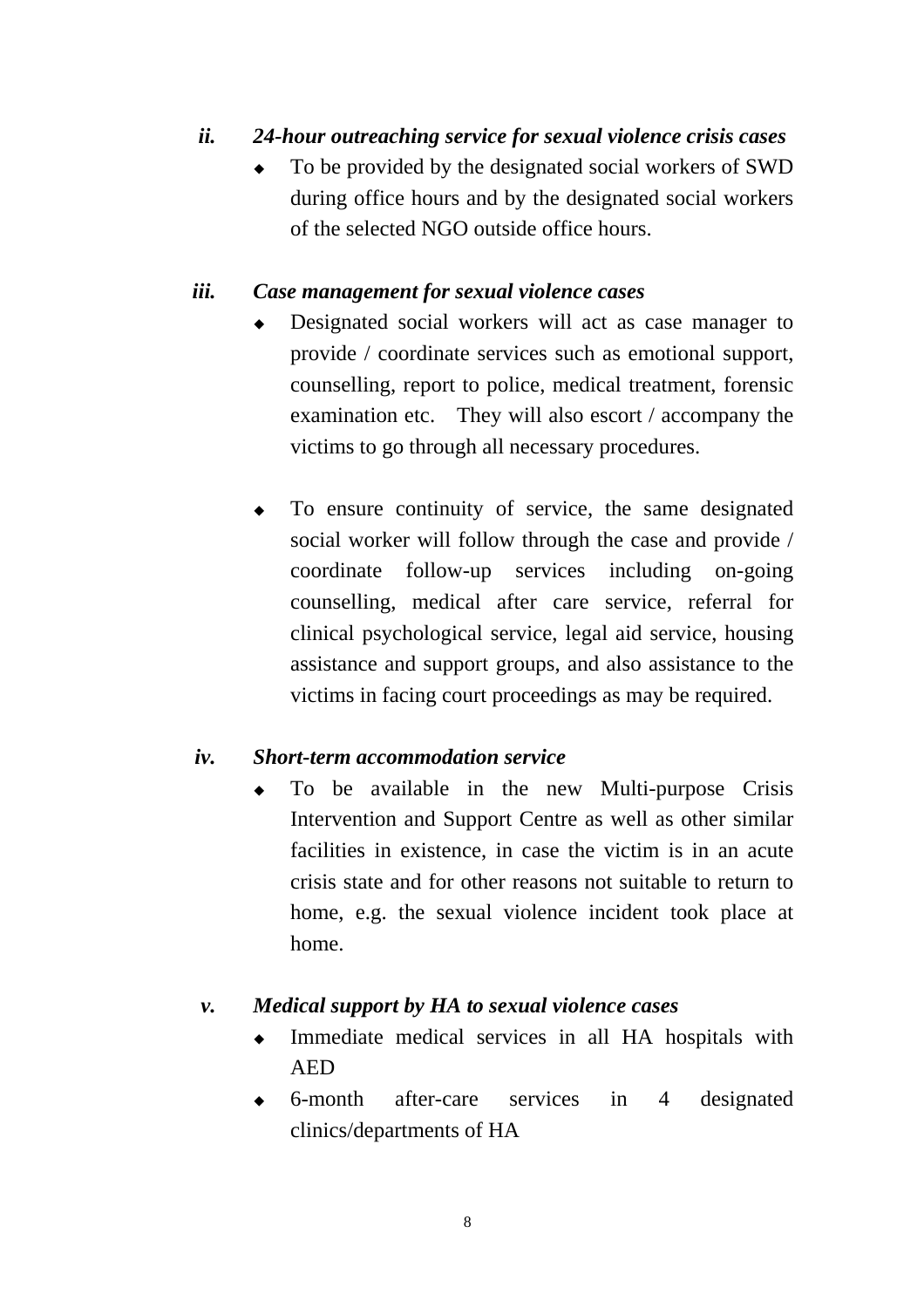## *vi. Training*

- SWD will organise different levels of training to enhance the frontline professionals' knowledge and skills in handling sexual violence cases:
	- Basic training for all social workers to enhance their sensitivity and awareness, etc.
	- Advanced training for designated social workers of SWD and NGO on understanding the impact of sexual violence incidents on the victims and the handling skills.
- ! Training will also be extended to other professionals including medical personnel, police, forensic pathologists etc. as may be required

16. Under this new service model, victims of sexual violence or other professionals concerned (e.g. Police, Medical Officer of AED) may seek assistance through a 24-hour designated hotline. Designated social worker will then be arranged to provide immediate outreaching and crisis intervention services to the victim in a place that is convenient to the victim. Medical service can also be arranged in the nearest hospital. Other services such as forensic examination, report to police, temporary accommodation, if needed, may also be arranged at the same time. The same designated social worker will follow through the case, and medical after-care service, if required, can be arranged in a designated clinic that is convenient to the victim. This model represents improvements to the current services through enhancing service convenience, the specialization and coordination function of the case manager, the collaboration among different disciplines, and the synergy among related service units.

17. We will review the effectiveness of the model in about three years after implementation.